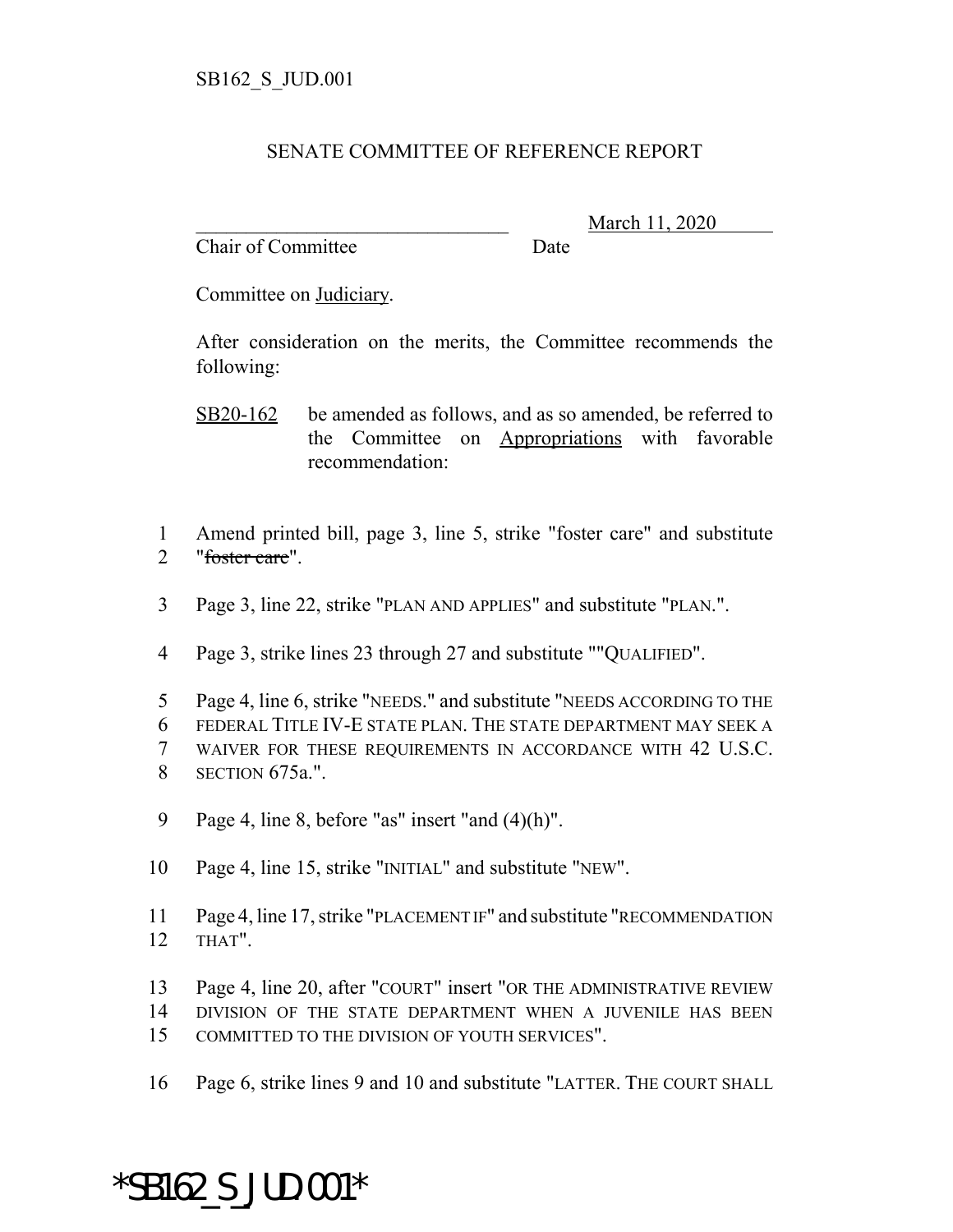## REVIEW THE EVIDENCE".

 Page 6, line 15, after the period add "IF THE PARTIES CONSENT TO A REVIEW BY THE ADMINISTRATIVE REVIEW DIVISION, ALL COUNSEL OF RECORD MUST BE NOTIFIED AND MAY APPEAR AT THE REVIEW. THE ADMINISTRATIVE REVIEW DIVISION SHALL REVIEW THE EVIDENCE 6 SUBMITTED PURSUANT TO SUBSECTION  $(4)(f)$  OF THIS SECTION AT LEAST EVERY NINETY DAYS DURING THE DURATION OF THE PLACEMENT OF THE CHILD, JUVENILE, OR YOUTH IN THE QUALIFIED RESIDENTIAL TREATMENT PROGRAM.

 (h) IN MAKING A DECISION AS TO PROPER PLACEMENT IN A QUALIFIED RESIDENTIAL TREATMENT PROGRAM, THE COURT SHALL CONSIDER THE ASSESSMENT PROVIDED BY THE QUALIFIED INDIVIDUAL, AS DESCRIBED IN SUBSECTION (4)(e) OF THIS SECTION, AND SHALL GIVE GREAT WEIGHT TO THE RECOMMENDATION IN THE ASSESSMENT WHEN MAKING A QUALIFIED RESIDENTIAL TREATMENT PROGRAM PLACEMENT DECISION. AN ASSESSMENT PREPARED BY THE QUALIFIED INDIVIDUAL MUST IDENTIFY WHETHER A QUALIFIED RESIDENTIAL TREATMENT PROGRAM IS THE MOST EFFECTIVE, APPROPRIATE, AND LEAST RESTRICTIVE PLACEMENT FOR THE CHILD OR YOUTH. THE ASSESSMENT MUST ALSO IDENTIFY CHILD- OR YOUTH-SPECIFIC SHORT- AND LONG-TERM GOALS FOR 21 THE CHILD OR YOUTH AND THE FAMILY. IF THE COURT DEVIATES FROM THE QUALIFIED INDIVIDUAL'S ASSESSMENT AND RECOMMENDATION, THE COURT SHALL MAKE SPECIFIC FINDINGS OF FACT REGARDING THE MOST EFFECTIVE, APPROPRIATE, AND LEAST RESTRICTIVE PLACEMENT FOR THE CHILD OR YOUTH AND WHETHER THE PLACEMENT IS CONSISTENT WITH CHILD- OR YOUTH-SPECIFIC SHORT- AND LONG-TERM GOALS FOR THE CHILD OR YOUTH AND THE FAMILY. WHEN MAKING SUCH FINDINGS OF FACT, THE COURT SHALL CONSIDER ALL RELEVANT INFORMATION, INCLUDING: **(I) WHETHER THE PROTOCOL FOR THE QUALIFIED RESIDENTIAL** 

TREATMENT PROGRAM ASSESSMENT WAS FOLLOWED;

 (II) THE STRENGTHS AND SPECIFIC TREATMENT OR SERVICE NEEDS OF THE CHILD OR YOUTH AND THE FAMILY;

(III) THE EXPECTED LENGTH OF STAY; AND

 (IV) THE PLACEMENT PREFERENCE OF THE CHILD OR YOUTH AND THE FAMILY.".

Page 6, strike line 21 and substitute "CHILD WELFARE AND PREVENTION

SERVICES, INCLUDING BUT NOT LIMITED TO FOSTER CARE PREVENTION".

Page 6, strike lines 24 through 27.

\*SB162 S JUD.001\*  $-2$ -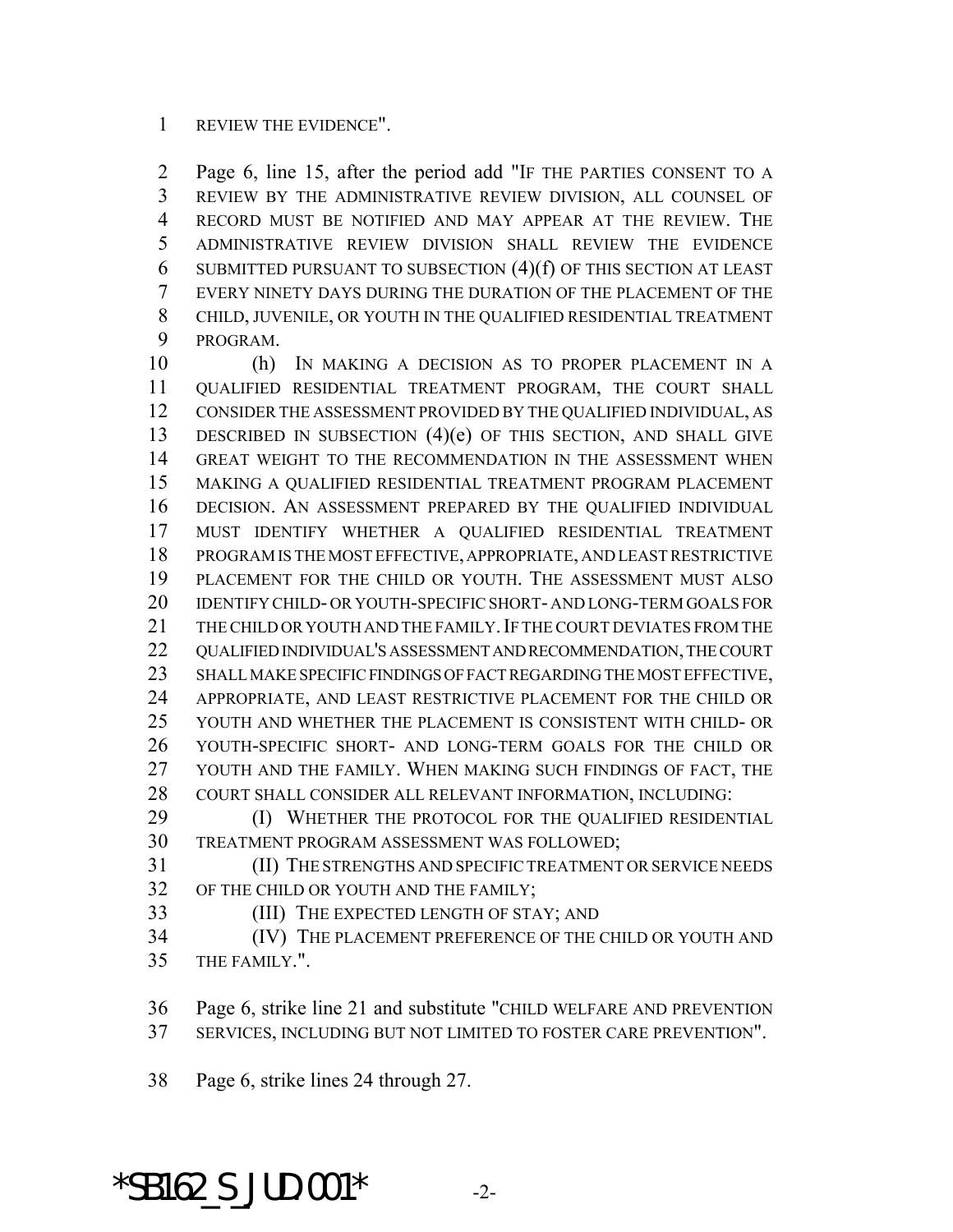- Page 7, line 1, strike "(3)" and substitute "(2)".
- 2 Page 7, line 3 strike  $''(4)$  (a)" and substitute "(3)".
- Page 7, line 6, strike "ALL" and substitute "ANY".
- Page 7, strike lines 11 through 14.
- Page 10, strike lines 5 through 27.
- Strike page 11.
- Renumber succeeding sections accordingly.
- Page 12, line 1, strike "**amend**".
- Page 12, strike line 2 and substitute "**add** (1)(c), (1)(d), and (1)(e) as follows:".
- Page 12, strike lines 9 through 27 and substitute:
- "(d) IN MAKING ITS RECOMMENDATIONS PURSUANT TO SUBSECTION (1)(c) OF THIS SECTION, THE DELIVERY OF CHILD WELFARE SERVICES TASK FORCE SHALL CONSIDER:
- (I) THE IMPACT OF THE INSTITUTE FOR MENTAL DISEASE DESIGNATION ON QUALIFIED RESIDENTIAL TREATMENT PROGRAMS FOR RESIDENTIAL CHILD CARE FACILITIES; AND
- (II) THE CAPACITY OF EXISTING CHILD WELFARE SERVICES, INCLUDING PLACEMENT AVAILABILITY, MENTAL AND BEHAVIORAL HEALTH SERVICES, PREVENTION SERVICES THROUGH THE FEDERAL "FAMILY FIRST PREVENTION SERVICES ACT", AND OTHER PREVENTION SERVICES.
- (e) THE STATE DEPARTMENT SHALL SUBMIT A REPORT TO THE 23 JOINT BUDGET COMMITTEE ON OR BEFORE SEPTEMBER 1, 2020. THE REPORT MUST INCLUDE THE RECOMMENDATIONS REQUIRED PURSUANT TO 25 SUBSECTION  $(1)(c)$  OF THIS SECTION.".
- Strike pages 13 and 14.
- Page 15, strike lines 1 through 14.
- Page 15, line 20, strike "FOSTER CARE" and before "AS" insert "INCLUDING
- 29 BUT NOT LIMITED TO FOSTER CARE PREVENTION SERVICES,".

## \*SB162 S JUD.001\*  $-3$ -